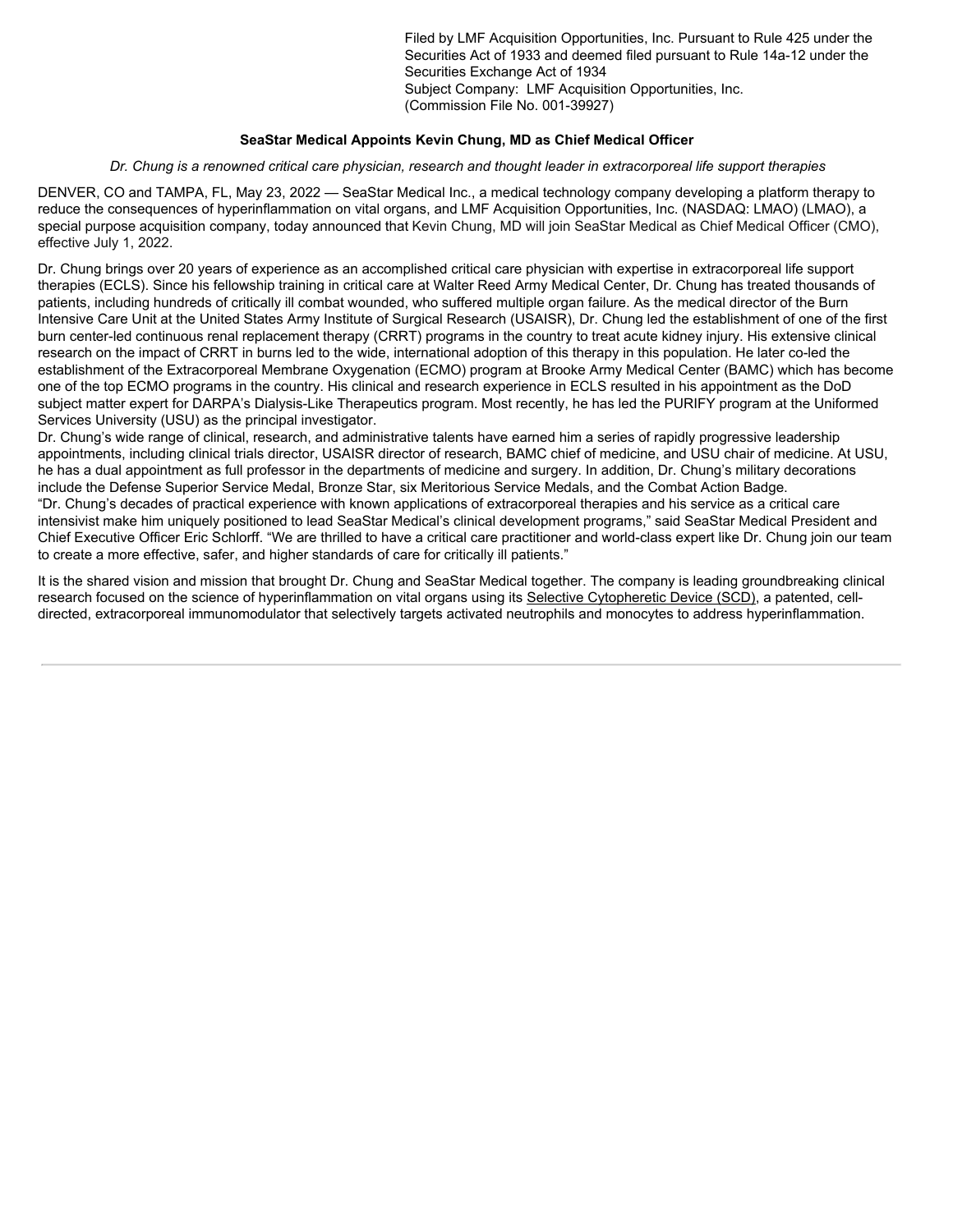"I am excited to join the innovative team at SeaStar Medical with its mission to save lives by treating and preventing organ failure," said Dr. Chung. "Too many times, I have stood at the bedside of dying patients, most recently during the peak of COVID, realizing that standard of care was not enough. I know I am not alone. There is a clear demand in the field for therapeutics that target the dysregulated host response to any insult without shutting down the entire immune system. SCD represents a unique mechanistic approach that differentiates it from any other device or drug."

Dr. Chung is a graduate of the UnitedStates Military Academy at West Point, and Georgetown University School of Medicine. He completed his residency in internal medicine at the Dwight D. Eisenhower Army Medical Center, Fort Gordon, Georgia. Throughout his distinguished academic career, Dr. Chung has authored over 300 scientific papers, reviews, editorials, and book chapters related to burns, resuscitation, acute kidney injury, acute respiratory distress syndrome, and organ support.

As previously announced, SeaStar Medical and LMAO entered into a definitive agreement for a business combination transaction whereby SeaStar Medical will become publicly listed on Nasdaq, subject to approval by stockholders of LMAO and other customary closing conditions.

## **About SeaStar Medical, Inc.**

Denver-based SeaStar Medical is a medical technology company that is focusing on redefining how extracorporeal therapies may reduce the consequences of excessive inflammation on vital organs. SeaStar Medical's novel technologies rely on science and innovation to provide life-saving solutions to critically ill patients. It is developing and commercializing extracorporeal therapies that target the effector cells that drive systemic inflammation, causing direct tissue damage and secreting a range of pro-inflammatory cytokines that initiate and propagate imbalanced immune responses. For more information visit http://www.seastarmedical.com/ or visit us on LinkedIn or Twitter. **About LMF Acquisition Opportunities, Inc.**

LMF Acquisition Opportunities, Inc. (Nasdaq: LMAO) is a special purpose acquisition company formed for the purpose of effecting a merger, capital stock exchange, asset acquisition, stock purchase, reorganization or similar business combination with one or more businesses. LMAO is led by Bruce M. Rodgers, Chief Executive Officer and Chairman of the Board. For more information, visit www.lmfacquisitions.com.

## **Forward-Looking Statements**

This press release contains certain forward-looking statements within the meaning of the "safe harbor" provisions of the Private Securities Litigation Reform Act of 1955. These forward-looking statements include, without limitation, LMAO's and SeaStar Medical's expectations with respect to the proposed business combination between LMAO and SeaStar Medical, including statements regarding the benefits of the transaction, the anticipated timing of the transaction, the implied valuation of SeaStar Medical, the products offered by SeaStar Medical and the markets in which it operates, and SeaStar Medical's projected future results. Words such as "believe," "project," "expect," "anticipate," "estimate," "intend," "strategy," "future," "opportunity,"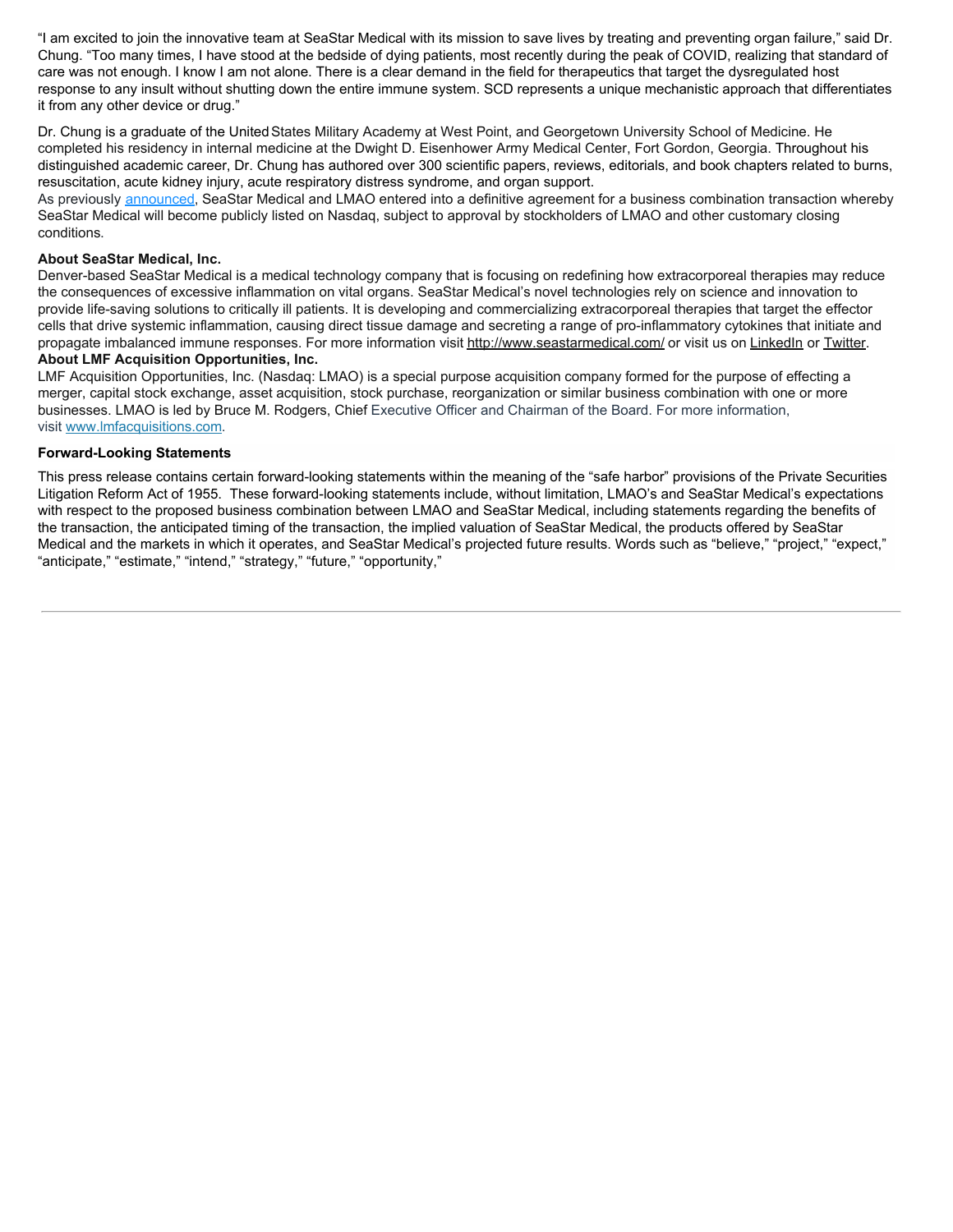"plan," "may," "should," "will," "would," "will be," "will continue," "will likely result," and similar expressions are intended toidentify such forward-looking statements. Forward-looking statements are predictions, projections and other statements about future events that are based on current expectations and assumptions and, as a result, are subject to significant risks and uncertainties that could cause the actual results to differ materially from the expected results. Most of these factors are outside LMAO's and SeaStar Medical's control and are difficult to predict. Factors that may cause actual future events to differ materially from the expected results, include, but are not limited to: (i) the risk that the business combination transaction between SeaStar Medical and LMAO may not be completed in a timely manner or at all, which may adversely affect the price of LMAO's securities, (ii) the risk that the transaction may not be completed by LMAO's business combination deadline, even if extended by its sponsor, (iii) the failure to satisfy the conditions to the consummation of the transaction, including the adoption of the agreement and plan of merger ("Merger Agreement") by the stockholders of LMAO and the satisfaction of the minimum trust account amount following redemptions by LMAO's public stockholders, (iv) the occurrence of any event, change or other circumstance that could give rise to the termination of the Merger Agreement, (v) the receipt of an unsolicited offer from another party for an alternative transaction that could interfere with the business combination, (vi) the effect of the announcement or pendency of the transaction on SeaStar Medical's business relationships, performance, and business generally, (vii) the inability to recognize the anticipated benefits of the business combination, which may be affected by, among other things, competition and the ability of the post-combination company to grow and manage growth profitability and retain its key employees, (viii) costs related to the business combination, (ix) the outcome of any legal proceedings that may be instituted against SeaStar Medical or LMAO following the announcement of the proposed business combination, (x) the ability to maintain the listing of LMAO's securities on the Nasdaq, (xi) the ability to implement business plans, forecasts, and other expectations after the completion of the proposed business combination, and identify and realize additional opportunities, (xii) the risk of downturns and the possibility of rapid change in the highly competitive industry in which SeaStar Medical operates, (xiii) the risk that SeaStar Medical and its current and future collaborators are unable to successfully develop and commercialize SeaStar Medical's products or services, or experience significant delays in doing so, including failure to achieve approval of its products by applicable federal and state regulators, (xiv) the risk that SeaStar Medical may never achieve or sustain profitability; (xv) the risk that SeaStar Medical may need to raise additional capital to execute its business plan, which many not be available on acceptable terms or at all; (xvi) the risk that third-parties suppliers and manufacturers are not able to fully and timely meet their obligations, (xvii) the risk of product liability or regulatory lawsuits or proceedings relating to SeaStar Medical's products and services, (xviii) the risk that SeaStar Medical is unable to secure or protect its intellectual property, (xix) the risk that the post-combination company's securities will not be approved for listing on Nasdaq or if approved, maintain the listing and (xx) other risks and uncertainties indicated from time to time in LMAO's registration statement on Form S-4, as amended (File No. 333-264993), including those under the "Risk Factors" section therein and in LMAO's other filings with the SEC. The foregoing list of factors is not exhaustive. Forward-looking statements speak only as of the date they are made. Readers are cautioned not to put undue reliance on forward-looking statements, and SeaStar Medical and LMAO assume no obligation and do not intend to update or revise these forward-looking statements, whether as a result of new information, future events, or otherwise.

#### **Important Information and Where to Find It**

In connection with the business combination transaction, LMAO has filed a registration statement on Form S-4 (the "Registration Statement") with the SEC, which includes a